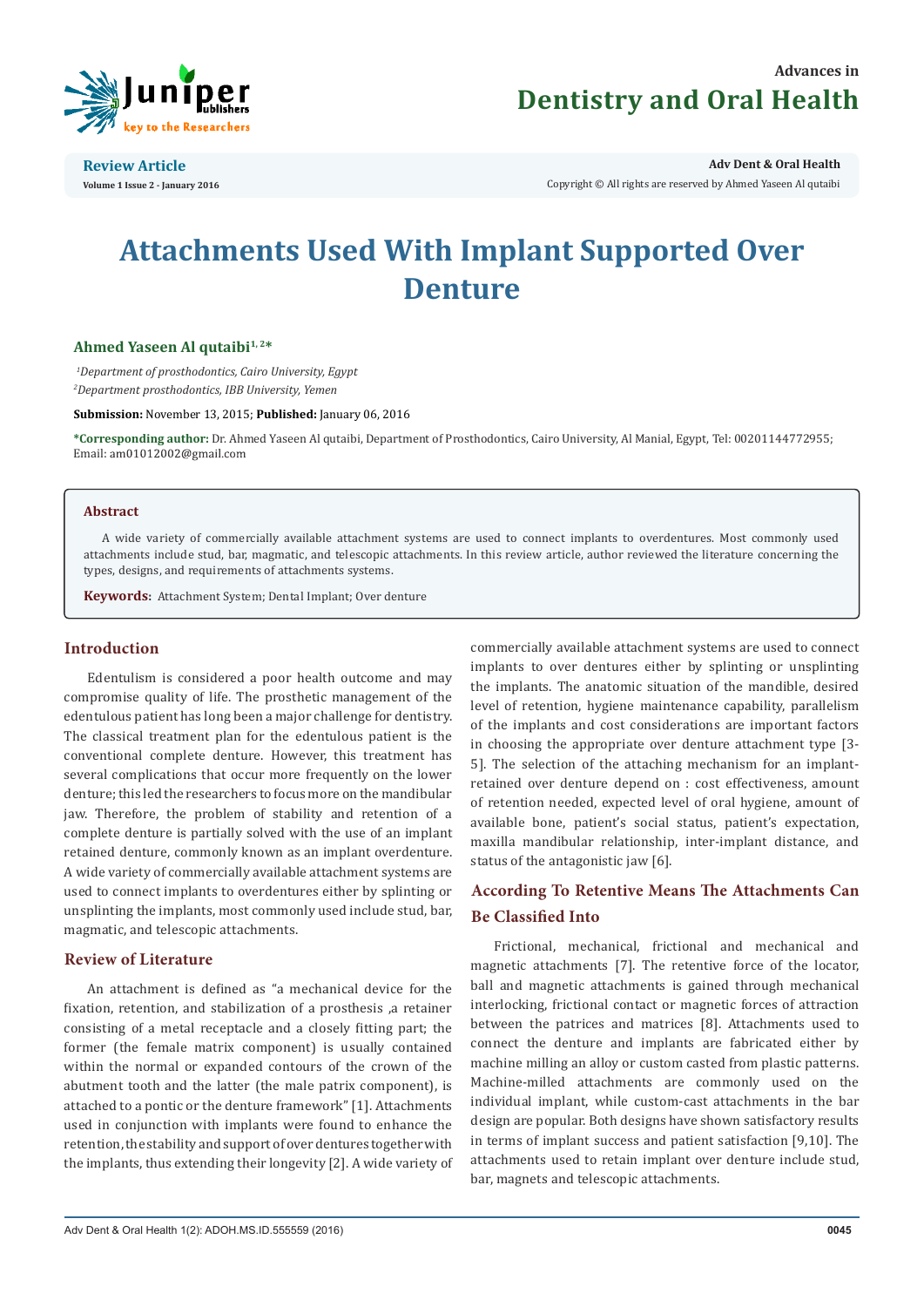# **Stud attachment**

Stud attachments consisted of a female part which is frictionally retained over the male stud and incorporated into the denture resin either by the means of a transfer coping system and the creation of a master cast incorporating a replica of the attachment or directly in the mouth using selfcured or light polymerized resin [11]. The stud attachments are classified according to function into resilient and nonresilient attachments. Resilient attachments permit some tissue ward vertical and rotational movements, thus protecting the underlying abutments or implants against overload. However, resilient attachments usually require a large space and might cause posterior mandibular resorption with the vertical movement of the denture. On the other hand, the non-resilient type do not permit any movement of the overdenture during function and were commonly employed when the interocclusal space was limited [12]. One of the main advantages of stud attachments is the ability of its use in cases with V-shaped arches where straight connection between the implants can affect the tongue space [13,14].

#### **Stud attachments include**

# **O-rings attachment**

It is consists of a titanium male unit and an easily replaceable rubber-ring female unit that is retained in a metal retainer ring. It transfers the amount of stress to the abutments and provides an excellent shock resorbing effect during function [15]. (Rodrigues et al. 2009) evaluated the retention force of an O-ring attachment system in different inclinations to the ideal path of insertion and concluded that when the O-rings attachments were properly placed parallel each other, the retention were adequate for longer time and the retentive capacity of O-ring was affected by implant inclinations [16].

#### **ERA attachment**

It is an extra-radicular attachment with two design systems. The first is a partial denture attachment for placement on the proximal (mesial/distal) aspects of artificial crowns, while the second is an axial (or over denture) attachment, either for placement inside the prepared roots or the ERA implant abutment for over denture prosthesis. The abutments are available in two types, first is the straight one piece abutment type and second are the two piece angulated abutment type (5°. 11° and 17 angles). Each ERA retentive system is available in four color codes, (white, orange, and blue, gray), that provide different degrees of retention from light to heavy. It's indicated when resiliency is required as it provides vertical resiliency & universal stress relief [17].

#### **Ball attachments**

The ball and socket attachments consist of a metal ball (male portion) which is screwed into the fixture, where the female part is incorporated in the fitting surface of the denture. The female part may be one of the following types:

(a)- The O-ring in which the retentive element is rubber ring. It's better to have parallel implants otherwise the rubber ring will wear within a few weeks.

(b)- A metal part as in dalbo system. This permits less resilience however the retentive forces are almost twice those obtained with the O-ring system.

(c)- A spherical metal anchor in which the female part contains a spring. These attachments have advantage of being resilient and easily activated [18].

Ball attachments are among the simplest of all stud attachments widely used because of their low cost, ease of handling, minimal chair side time requirements and their possible applications with both root and implant-supported prostheses [19]. Many authors agree that for unsplinted implants, the most common attachment used is the ball attachment. This attachment system is a practical, effective, and relatively lowcost prosthetic concept [15,20,21]. Solitary balls were claimed to be less costly, less technique sensitive and easier to clean than bars. Moreover, the potential for mucosal hyperplasia was more reduced with solitary ball attachments. However bars were shown to be more retentive [22-24]. Naert et al [25] concluded that the ball attachments are the best regarding soft tissue complications, and patient satisfaction when compared to the bar attachment and the magnet attachment. One of the studies done, that compared load transfer and denture stability in mandibular implant retained over denture retained by ball, magnet, or bar attachments, suggested that the use of ball attachment was advantageous in regards to optimizing stress and minimizing denture movement [26]. Another study was done to compare the retention of bar/clip, ball and magnet attachment in mandibular implant retained over denture. The ball and socket attachment recorded the highest value followed by the bar/clip then the magnet attachment [27]. In comparison, done between over dentures retained by ball and socket attachment and another design retained by two clips on a bar connecting the two implants, regarding stresses on the peri implant bone. The result revealed that stress on peri implant bone was greater with the clip/bar than that of ball attachment [28]. After 3-years of prospective study for Implantsupported mandibular over dentures either retained with ball, bar or telescopic attachments**,** the authors found that implant success and peri implant condition did not differ between both attachments but the ball attachment showed significantly higher frequency of technical complications than that of telescopic and bar attachment in implant supported overdentures [20].

#### **Locator (self-aligning) attachment**

The locator attachment system is an attachment system with self-aligning feature and has dual retention (inner and outer).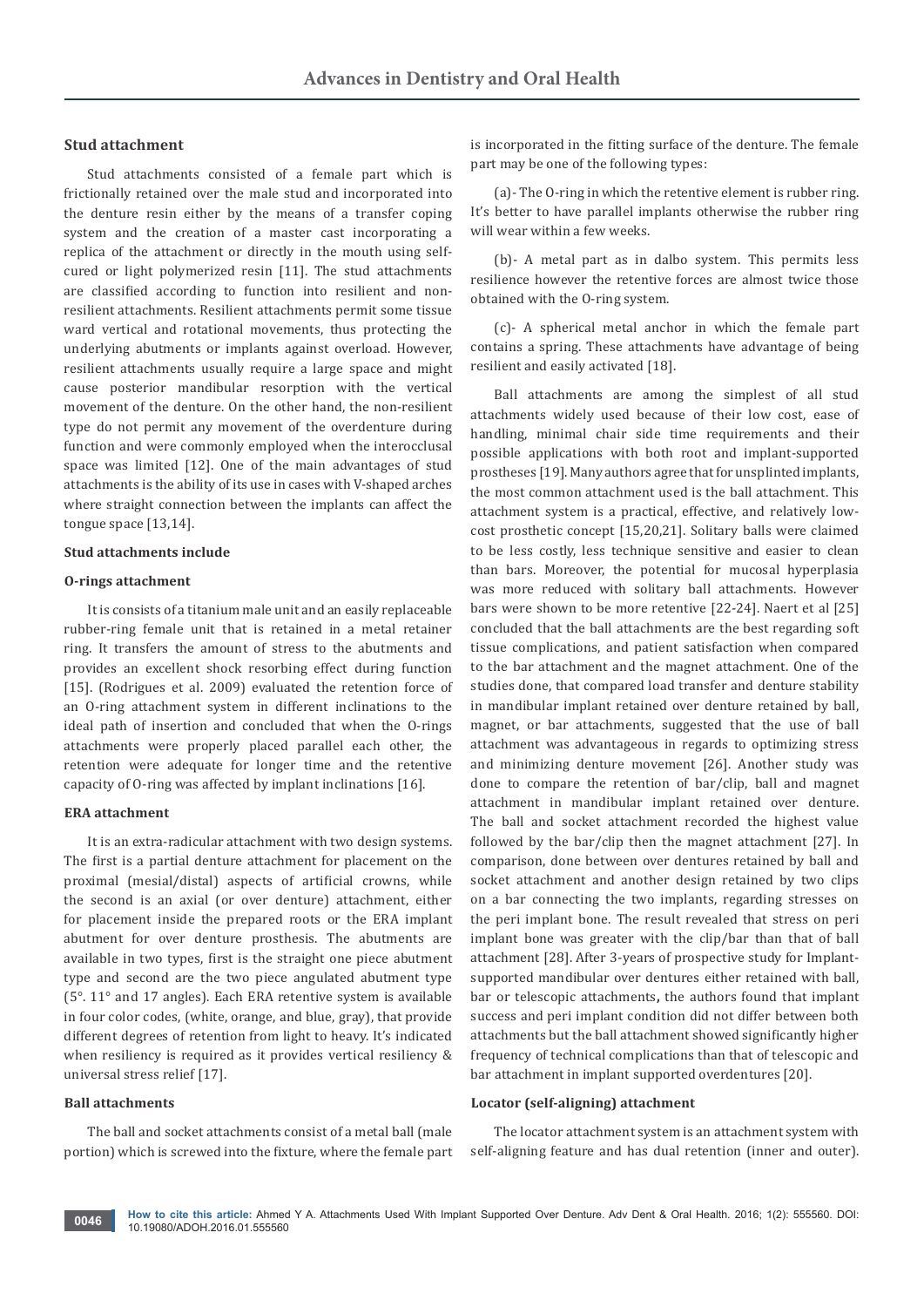Locator attachments come in different colors (white, pink and blue) and each has different retentive value. Additional features are the extended range attachments, which can be used to correct implant angulation up to  $20^{\circ}$  they are offered in green, which has standard retention, and red, which has extra-light retention [29]. The reduced height of this attachment is an advantagous for cases with limited interocclusal space or when retrofitting an existing old denture [30]. A laboratory study investigated the properties of this attachment founded that short profile distance of locator may affect the load transfer to the implant .The rounded edges of the abutment help to guide the nylon male within the denture into place (self-aligning feature) [31]. Locator attachment will also accommodate divergent implants up to 20 degrees. A variety of abutment heights, angulations correction and different levels of retention are available that help to create the optimum overdenture restoration for each case [32]. In a study evaluating the clinical performance as well as patient and clinician satisfaction on two different prosthodontic retention systems (locator and bar) for implant-over dentures in the mandible, the authors emphasized that patient satisfaction was similar in both groups; the locator system demonstrated better soft tissues scores, however, the frequency of chronic inflammations around the implants was more around bars attachment group [33].

#### **Magnet attachments**

Magnetic retention is a popular method of attaching removable prosthesis to either retained roots or osseo integrated implants. The magnet is usually cylindrical or dome shaped attached to the fitting surface of the acrylic resin base of the over denture. The magnetic keeper casted to a metal coping cemented to root surface or screwed over the implant fixture [34]. The magnet system used for over denture retention incorporates the magnet into the overdenture which is a neodymium-iron-boron alloy or a cobalt-samarium alloy. The second part of the magnetic system is the ferromagnetic keeper which is screwed into the implants [35].The retention force of magnet attachments in implant-retained mandibular overdenture treatment is markedly less than the retention force of ball and bar-clip attachments [27]. The immediate loading of magnet attachment-retained mandibular implant overdentures is considered as a viable treatment option in cases of complete edentulous patient that increase retention and stability of conventional dentures [36].

# **Bar attachments**

The bar attachment consists of a metallic bar that splints two or more implants or natural teeth spanning the edentulous ridge between them and a sleeve (suprastructure) incorporated in the over denture which clips over the original bar to retain the denture. The bar attachments are available in wide variety of forms, they could be prefabricated or custom made [37]. There are two basic types based upon the shape and the action performed**.** Bar joint that permit some degree of rotation or

resilient movement between the two components. Spacers should be provided to ensure a small gap between the sleeve and the bar during processing. Bar joints are subdivided into two types: single sleeve and multiple sleeves; the single sleeve has to run straight without allowing the anteroposterior curvature of the arch, so it is used in square arches. On the other hand the multiple sleeves can follow the curvature of the arch. It also enables the use of more than one clip. Bar units that provide rigid fixation of the over denture allowing no movement between the sleeve and the bar [34]. The prefabricated bars are preferred to milled bars as they are less expensive and more solid with an equal cross section. Prefabricated bars are either round, ovoid or rectangular (U-shaped). Round bars offer more denture rotation than rectangular bars, so produce less torque on implants. However, Round bars require more frequent clip activation than U-shaped bars. Therefore oval or U-shaped bar are preferred when using two implants [38]. The bar and clip attachments are probably the most widely used attachments for implanttissue supported over dentures as they offer greater mechanical stability and more wear resistance than solitary attachments. In addition short distal extensions from rigid bars can be achieved which contribute to the stabilization and prevent shifting of the denture [11,39,40].The assumed advantage of bar attachment is better transmission of forces between the implants due to the primary splinting effect, load sharing, better retention and the least post insertion maintenance [18,27].

#### **Telescopic attachment**

Telescopic crowns are also known as a double crown, crown and sleeve coping (CSC). These crowns consist of an inner or primary telescopic coping, permanently cemented to an abutment, and a congruent detachable outer or secondary telescopic crown, rigidly connected to a detachable prosthesis [41]. The use of telescopic retainers has been expanded to include implant retained prostheses to make use of their enormous advantages. These retainers provide excellent retention resulting from frictional fit between the crown and the sleeve. They also provide better force distribution due to the circumferential relation of the outer crown to the abutment which make axial transfer of occlusal load that produce less rotational torque on the abutment by improving the crown root ratio so preserving the tooth and alveolar bone [42]. According to wall design telescopic retainers can be classified into parallel sided crowns. tapered (conical shaped) crowns and crowns with additional attachments [43]. Telescopic retained restoration has the advantage of the ease of removability. This encourages the patient for repeated cleaning and maintenance purposes. Moreover, the over dentures self-finding mechanism in telescopic constructions facilitated prosthesis insertion considerably. This construction seemed to be an effective treatment modality for geriatric patients with serious systemic diseases as in Parkinson's diseases [44].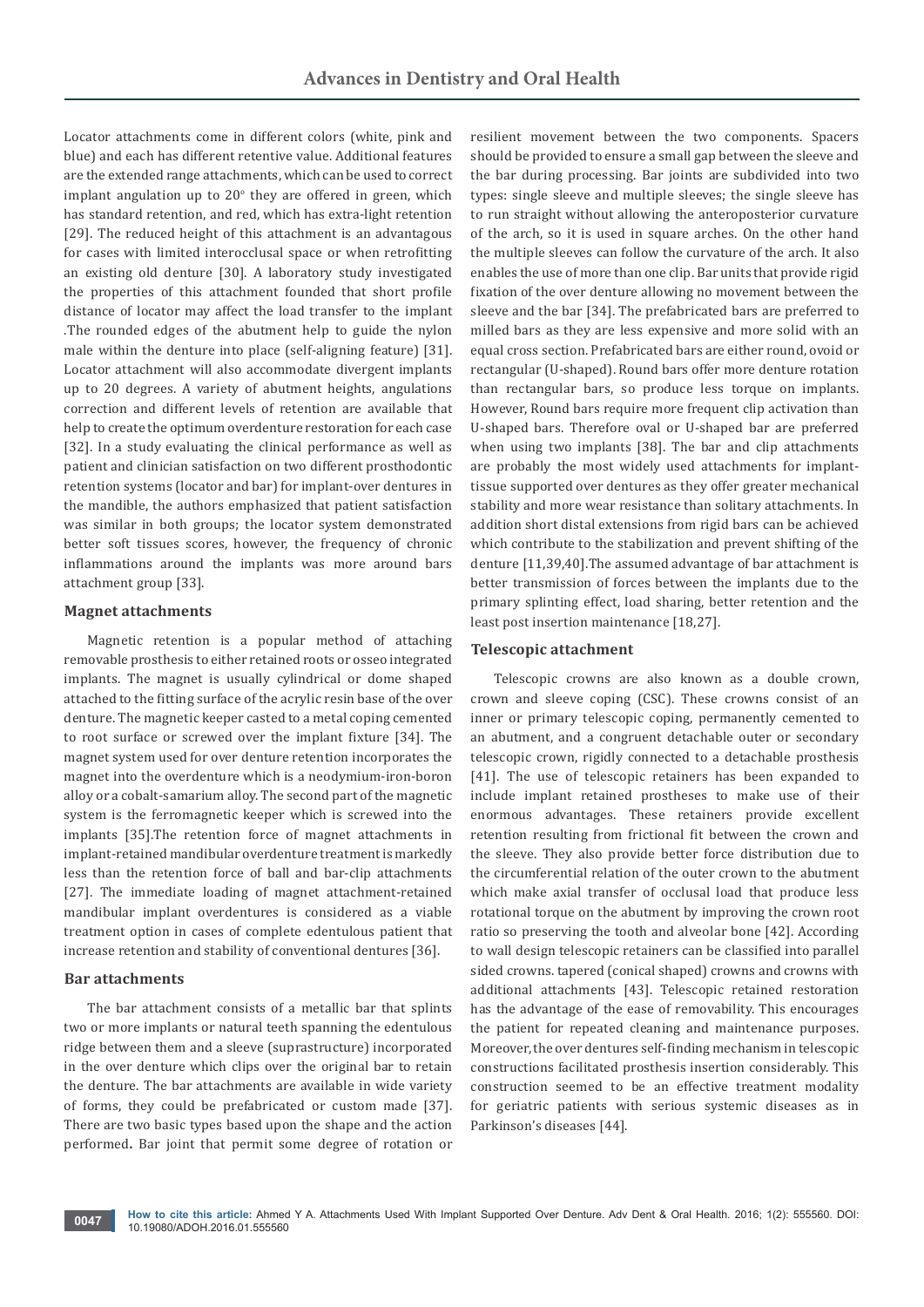# **Conclusion**

- The attachment retained implant supported over denture solves the problems inherited with conventional denture.
- The selection of attachment system depend on amount of retention needed, available inter arch space ,manual dexterities of the patient and skills of the dentist.

### **Rferences**

- 1. [The Academy of Prosthodontics \(2005\) The glossary of prosthodontic](http://www.ncbi.nlm.nih.gov/pubmed/16080238)  [terms. J Prosthet Dent 94\(1\): 10-92.](http://www.ncbi.nlm.nih.gov/pubmed/16080238)
- 2. [Steffen RP, White V, Markowitz NR \(2004\) The use of ball clip](http://www.joionline.org/doi/full/10.1563/0.661.1)  [attachments with an implant-supported primary-secondary bar](http://www.joionline.org/doi/full/10.1563/0.661.1)  [overdenture. J Oral Implantol 30\(4\): 234-239.](http://www.joionline.org/doi/full/10.1563/0.661.1)
- 3. [Alsiyabi AS, Felton DA, Cooper LF \(2005\) The role of abutment](http://www.ncbi.nlm.nih.gov/pubmed/16336236)[attachment selection in resolving inadequate interarch distance: a](http://www.ncbi.nlm.nih.gov/pubmed/16336236)  [clinical report. J Prosthodont 14\(3\): 184-190.](http://www.ncbi.nlm.nih.gov/pubmed/16336236)
- 4. [Gulizio MP, Agar JR, Kelly JR, Taylor TD \(2005\) Effect of implant](http://www.ncbi.nlm.nih.gov/pubmed/15733129)  [angulation upon retention of overdenture attachments. J Prosthodont](http://www.ncbi.nlm.nih.gov/pubmed/15733129)  [14\(1\): 3-11.](http://www.ncbi.nlm.nih.gov/pubmed/15733129)
- 5. [Sadowsky SJ, Caputo AA \(2000\) Effect of anchorage systems and](http://www.ncbi.nlm.nih.gov/pubmed/11005906)  [extension base contact on load transfer with mandibular implant](http://www.ncbi.nlm.nih.gov/pubmed/11005906)[retained overdentures. J Prosthet Dent 84\(3\): 327-334.](http://www.ncbi.nlm.nih.gov/pubmed/11005906)
- 6. [Trakas T, Michalakis K, Kang K, Hirayama H \(2006\) Attachment](http://www.ncbi.nlm.nih.gov/pubmed/16569958)  [systems for implant retained overdentures: a literature review.](http://www.ncbi.nlm.nih.gov/pubmed/16569958)  [Implant Dent 15\(1\): 24-34.](http://www.ncbi.nlm.nih.gov/pubmed/16569958)
- 7. kaddah AF (2008) Principles of removable complete prosthodontics advanced clinical course.
- 8. [Becerra G, MacEntee M \(1987\) A classification of precision](http://www.ncbi.nlm.nih.gov/pubmed/3305898)  [attachments. J Prosthet Dent 58\(3\): 322-327.](http://www.ncbi.nlm.nih.gov/pubmed/3305898)
- 9. [Timmerman R, Stoker GT, Wismeijer D, Oosterveld P, Vermeeren JI,](http://www.ncbi.nlm.nih.gov/pubmed/15271972)  [et al. \(2004\) An eight-year follow-up to a randomized clinical trial](http://www.ncbi.nlm.nih.gov/pubmed/15271972)  [of participant satisfaction with three types of mandibular implant](http://www.ncbi.nlm.nih.gov/pubmed/15271972)[retained overdentures. J Dent Res 83\(8\): 630-633.](http://www.ncbi.nlm.nih.gov/pubmed/15271972)
- 10. [Klemetti E, Chehade A, Takanashi Y, Feine JS \(2003\) Two-implant](http://www.ncbi.nlm.nih.gov/pubmed/12556267)  [mandibular overdentures: simple to fabricate and easy to wear. J Can](http://www.ncbi.nlm.nih.gov/pubmed/12556267)  [Dent Assoc 69\(1\): 29-33.](http://www.ncbi.nlm.nih.gov/pubmed/12556267)
- 11. Kakar (2001) Oral implantology 1<sup>st</sup> edn. New delhi. Jaypee Brothers Medical Publishers Pvt Ltd.
- 12. [Brewer AA, Fenton AH \(1973\) The overdenture. Dent Clin North Am](http://www.ncbi.nlm.nih.gov/pubmed/4580361)  [17\(4\): 723-746.](http://www.ncbi.nlm.nih.gov/pubmed/4580361)
- 13. [Walton JN, MacEntee MI, Glick N \(2002\) One-year prosthetic](http://www.ncbi.nlm.nih.gov/pubmed/12074455)  [outcomes with implant overdentures: a randomized clinical trial. Int](http://www.ncbi.nlm.nih.gov/pubmed/12074455)  [J Oral Maxillofac Implants 17\(3\): 391-398.](http://www.ncbi.nlm.nih.gov/pubmed/12074455)
- 14. [Heckmann SM, Winter W, Meyer M, Weber HP, Wichmann MG \(2001\)](http://www.ncbi.nlm.nih.gov/pubmed/11737109)  [Overdenture attachment selection and the loading of implant and](http://www.ncbi.nlm.nih.gov/pubmed/11737109)  [denture-bearing area. Part 2: A methodical study using five types of](http://www.ncbi.nlm.nih.gov/pubmed/11737109)  [attachment. Clin Oral Implants Res 12\(6\): 640-647.](http://www.ncbi.nlm.nih.gov/pubmed/11737109)
- 15. [Winkler S, Piermatti J, Rothman A, Siamos G \(2002\) An overview of](http://www.ncbi.nlm.nih.gov/pubmed/12498450)  [the O-ring implant overdenture attachment: clinical reports. J Oral](http://www.ncbi.nlm.nih.gov/pubmed/12498450)  [Implantol 28\(2\): 82-86.](http://www.ncbi.nlm.nih.gov/pubmed/12498450)
- 16. [Rodrigues RC, Faria AC, Macedo AP, Sartori IA, de Mattos Mda G, et al.](http://www.ncbi.nlm.nih.gov/pubmed/19681968)  (2009) An *in vitro* [study of non-axial forces upon the retention of an](http://www.ncbi.nlm.nih.gov/pubmed/19681968)

[O-ring attachment. Clin Oral Implants Res 20\(12\): 1314-1319.](http://www.ncbi.nlm.nih.gov/pubmed/19681968)

- 17. [Majer HJ \(1992\) The Stern ERA attachment. Exacting retention made](http://www.ncbi.nlm.nih.gov/pubmed/1504896)  [easy. J Can Dent Assoc 58\(8\): 615.](http://www.ncbi.nlm.nih.gov/pubmed/1504896)
- 18. Jiménez-Lopez V (1999) Oral rehabilitation with implant-supported prostheses. In Implant supported mandibular overdenture Chicago, Berlin, London, Paris: Quintessence publishing Co, USA.
- 19. Budtz-Jorgensen E (2001) Prosthodontics for the elderly: diagnosis and treatment. Chicago: quintessence publishing Co, USA.
- 20. [Krennmair G, Weinlander M, Krainhofner M, Piehslinger E \(2006\)](http://www.ncbi.nlm.nih.gov/pubmed/16602365)  [Implant-supported mandibular overdentures retained with ball](http://www.ncbi.nlm.nih.gov/pubmed/16602365)  [or telescopic crown attachments: a 3-year prospective study. Int J](http://www.ncbi.nlm.nih.gov/pubmed/16602365)  [Prosthodont 19\(2\): 164-170.](http://www.ncbi.nlm.nih.gov/pubmed/16602365)
- 21. [Gotfredsen K, Holm B, Sewerin I, Harder F, Hjörting-Hansen E, et al.](http://www.ncbi.nlm.nih.gov/pubmed/7692992)  [\(1993\) Marginal tissue response adjacent to Astra Dental Implants](http://www.ncbi.nlm.nih.gov/pubmed/7692992)  [supporting overdentures in the mandible. Clin Oral Implants Res](http://www.ncbi.nlm.nih.gov/pubmed/7692992)  [4\(2\): 83-89.](http://www.ncbi.nlm.nih.gov/pubmed/7692992)
- 22. [Krennmair G, Ulm C \(2001\) The symphyseal single-tooth implant for](http://www.ncbi.nlm.nih.gov/pubmed/11280368)  [anchorage of a mandibular complete denture in geriatric patients: a](http://www.ncbi.nlm.nih.gov/pubmed/11280368)  [clinical report. Int J Oral Maxillofac Implants 16\(1\): 98-104.](http://www.ncbi.nlm.nih.gov/pubmed/11280368)
- 23. [Cune MS, de Putter C, Hoogstraten J \(1994\) Treatment outcome](http://www.ncbi.nlm.nih.gov/pubmed/7932261)  [with implant-retained overdentures: Part II--Patient satisfaction](http://www.ncbi.nlm.nih.gov/pubmed/7932261)  [and predictability of subjective treatment outcome. J Prosthet Dent](http://www.ncbi.nlm.nih.gov/pubmed/7932261)  [72\(2\): 152-158.](http://www.ncbi.nlm.nih.gov/pubmed/7932261)
- 24. [Naert I, Quirynen M, Theuniers G, van Steenberghe D \(1991\)](http://www.ncbi.nlm.nih.gov/pubmed/2051392)  [Prosthetic aspects of osseointegrated fixtures supporting](http://www.ncbi.nlm.nih.gov/pubmed/2051392)  [overdentures. A 4-year report. J Prosthet Dent 65\(5\): 671-680.](http://www.ncbi.nlm.nih.gov/pubmed/2051392)
- 25. [Naert I, Alsaadi G, Quirynen M \(2004\) Prosthetic aspects and patient](http://www.ncbi.nlm.nih.gov/pubmed/15382775)  [satisfaction with two-implant-retained mandibular overdentures: a](http://www.ncbi.nlm.nih.gov/pubmed/15382775)  [10-year randomized clinical study. Int J Prosthodont 17\(4\): 401-410.](http://www.ncbi.nlm.nih.gov/pubmed/15382775)
- 26. [Tokuhisa M, Matsushita Y, Koyano K \(2003\)](http://www.ncbi.nlm.nih.gov/pubmed/12737242) *In vitro* study of a [mandibular implant overdenture retained with ball, magnet, or bar](http://www.ncbi.nlm.nih.gov/pubmed/12737242)  [attachments: comparison of load transfer and denture stability. Int J](http://www.ncbi.nlm.nih.gov/pubmed/12737242)  [Prosthodont 16\(2\): 128-134.](http://www.ncbi.nlm.nih.gov/pubmed/12737242)
- 27. [Van Kampen F, Cune M, van der Bilt A, Bosman F \(2003\) Retention](http://www.ncbi.nlm.nih.gov/pubmed/15015948)  [and postinsertion maintenance of bar-clip, ball and magnet](http://www.ncbi.nlm.nih.gov/pubmed/15015948)  [attachments in mandibular implant overdenture treatment: an in](http://www.ncbi.nlm.nih.gov/pubmed/15015948)  [vivo comparison after 3 months of function. Clin Oral Implants Res](http://www.ncbi.nlm.nih.gov/pubmed/15015948)  [14\(6\): 720-726.](http://www.ncbi.nlm.nih.gov/pubmed/15015948)
- 28. [Menicucci G, Lorenzetti M, Pera P, Preti G \(1998\) Mandibular](http://www.ncbi.nlm.nih.gov/pubmed/9638007)  [implant-retained over denture: finite element analysis of two](http://www.ncbi.nlm.nih.gov/pubmed/9638007)  [anchorage systems. Int J Oral Maxillofac Implants 13\(3\): 369-376.](http://www.ncbi.nlm.nih.gov/pubmed/9638007)
- 29. [Evtimovska E, Masri R, Driscoll CF, Romberg E \(2009\) The change in](http://www.ncbi.nlm.nih.gov/pubmed/19500236)  [retentive values of locator attachments and hader clips over time. J](http://www.ncbi.nlm.nih.gov/pubmed/19500236)  [Prosthodont 18\(6\): 479-483.](http://www.ncbi.nlm.nih.gov/pubmed/19500236)
- 30. [Pasciuta M, Grossmann Y, Finger IM \(2005\) A prosthetic solution](http://www.ncbi.nlm.nih.gov/pubmed/15674219)  [to restoring the edentulous mandible with limited interarch space](http://www.ncbi.nlm.nih.gov/pubmed/15674219)  [using an implant-tissue-supported overdenture: a clinical report. J](http://www.ncbi.nlm.nih.gov/pubmed/15674219)  [Prosthet Dent 93\(2\): 116-120.](http://www.ncbi.nlm.nih.gov/pubmed/15674219)
- 31. [Kleis WK, Kammerer PW, Hartmann S, Al-Nawas B, Wagner W \(2010\)](http://www.ncbi.nlm.nih.gov/pubmed/19416278)  [A comparison of three different attachment systems for mandibular](http://www.ncbi.nlm.nih.gov/pubmed/19416278)  [two-implant overdentures: one-year report. Clin Implant Dent Relat](http://www.ncbi.nlm.nih.gov/pubmed/19416278)  [Res 12\(3\): 209-218.](http://www.ncbi.nlm.nih.gov/pubmed/19416278)
- 32. [Schneider AL, Kurtzman GM \(2002\) Restoration of divergent free](http://www.ncbi.nlm.nih.gov/pubmed/12498441)[standing implants in the maxilla. J Oral Implantol 28\(3\): 113-116.](http://www.ncbi.nlm.nih.gov/pubmed/12498441)
- 33. [Cordaro L, di Torresanto VM, Petricevic N, Jornet PR, Torsello F](http://onlinelibrary.wiley.com/doi/10.1111/j.1600-0501.2012.02426.x/abstract)  [\(2012\) Single unit attachments improve peri-implant soft tissue](http://onlinelibrary.wiley.com/doi/10.1111/j.1600-0501.2012.02426.x/abstract)